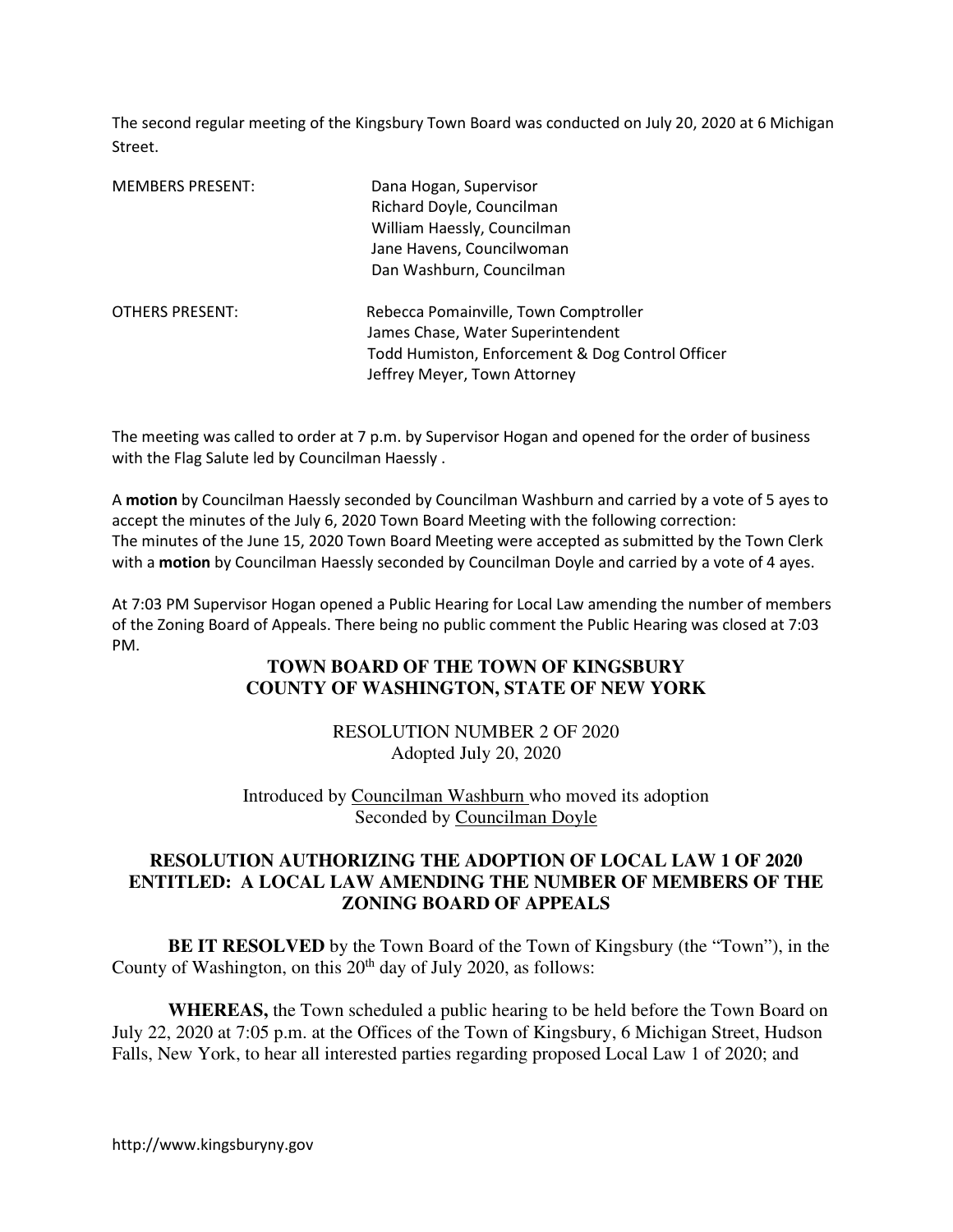**WHEREAS,** there are presently two (2) vacancies on the Zoning Board of Appeals for the Town of Kingsbury and there is one alternate members; and

**WHEREAS,** the Town Board of the Town of Kingsbury has been unable to retain members and the necessary attendance of the Town of Kingsbury Zoning Board of Appeals; and

**WHEREAS,** proposed Local Law 1 of 2020, in pertinent part, reduces the number of members of the Zoning Board of Appeals from seven (7) to five (5) to enable the Zoning Board of Appeals to continue to effectively serve the public; and

**WHEREAS,** notice of said public hearing was duly posted and then published in *The Post Star*, the official newspaper of the Town, pursuant to and in conformance with the Municipal Home Rule Law; and

**WHEREAS,** said public hearing was duly held and all parties in attendance were permitted an opportunity to speak on behalf of or in opposition to proposed Local Law 1 of 2020 and

**WHEREAS,** the Town previously found this action to be a Type II action pursuant to the State Environmental Quality Review Act.

**NOW, THEREFORE, BE IT RESOLVED,** the Town Board, upon due deliberation of the proposed local law finds that the adoption of the same is in the best interests of the Town; and be it further

**RESOLVED,** the local law entitled "A Local Law Amending the number of Members of the Zoning Board of Appeals" is hereby adopted, a copy of which is attached hereto and made a part hereof; and be it further

**RESOLVED,** the unexpired terms of the two vacant members are hereby terminated and the annual appointment of one (1) member of the Zoning Board of Appeals per calendar year, shall continue in accordance with the unexpired terms of the existing members; and be it further

**RESOLVED,** pursuant to and in accordance with the Municipal Home Rule Law, the Town Clerk is hereby directed to enter Local Law No. 1 of 2020 into the minutes of this meeting and file the same with the Office of the Secretary of State of New York; and be it further

**RESOLVED,** that this resolution shall take effect immediately.

TOWN BOARD OF THE TOWN OF KINGSBURY

COUNTY OF WASHINGTON, STATE OF NEW YORK

Local Law 1 of 2020

http://www.kingsburyny.gov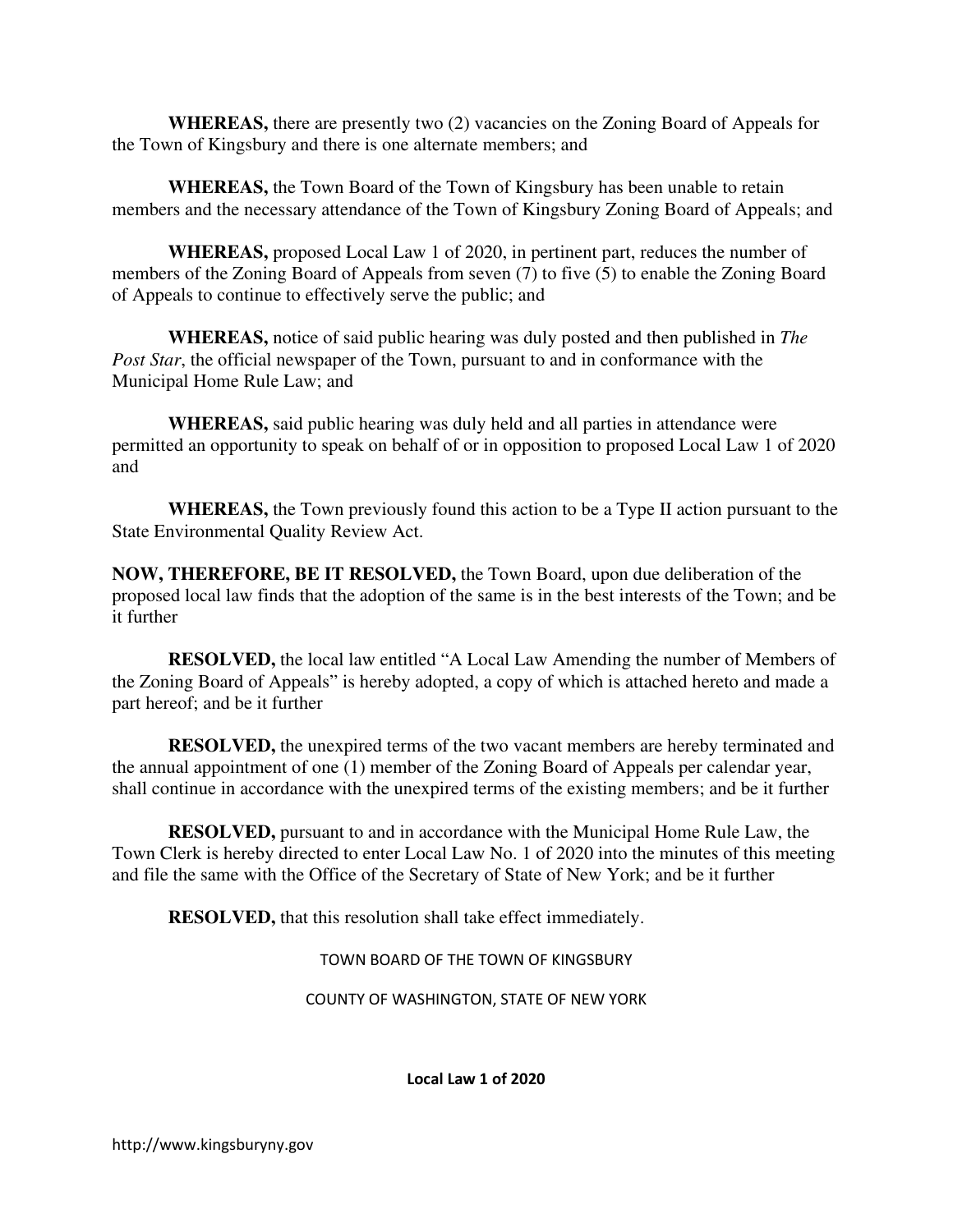### A LOCAL LAW AMENDING THE NUMBER OF MEMBERS OF THE ZONING BOARD OF APPEALS

Be it enacted by the Town Board of the Town of Kingsbury, as follows:

### Section 1. Title and Authority.

This Local Law shall be known as "A Local Law Amending the Number of Members of the Zoning Board of Appeals." The Town Board has determined that in order promote the public health, safety and welfare of the Town, the Town having established the Zoning Board of Appeals needs to reduce the number of members from seven (7) to five (5). This is being done in order to have a more efficient and responsive board, and in partial response to the Town Board being unable to find willing and qualified residents to serve on the Zoning Board of Appeals. This Local Law is adopted pursuant to NYS Town Law § 267, and NYS Municipal Home Rule Law § 10.

### Section 2. Zoning Board of Appeals.

§ 280-11 Zoning Board of Appeals of the Code of the Town of Kingsbury shall be amending by deleting the existing section and replacing the same as follows:

### § 280-11 Zoning Board of Appeals.

Pursuant to § 267 of the Town Law, the Town of Kingsbury has created a Zoning Board of Appeals consisting of five (5) members appointed by the Town Board in such manner and for such term as provided in Town Law. The Zoning Board of Appeals shall perform the duties and have the powers granted by and be controlled by the provisions of the Town Law and amendments thereto and by this chapter. The Zoning Board of Appeals shall have appellate jurisdiction for all matters pertaining to this Zoning Chapter.

### Section 3. Repealer.

Any and all local laws, resolutions or ordinances or parts of local laws, resolutions, or ordinances in conflict with any part of this Local Law are hereby repealed in its entirety.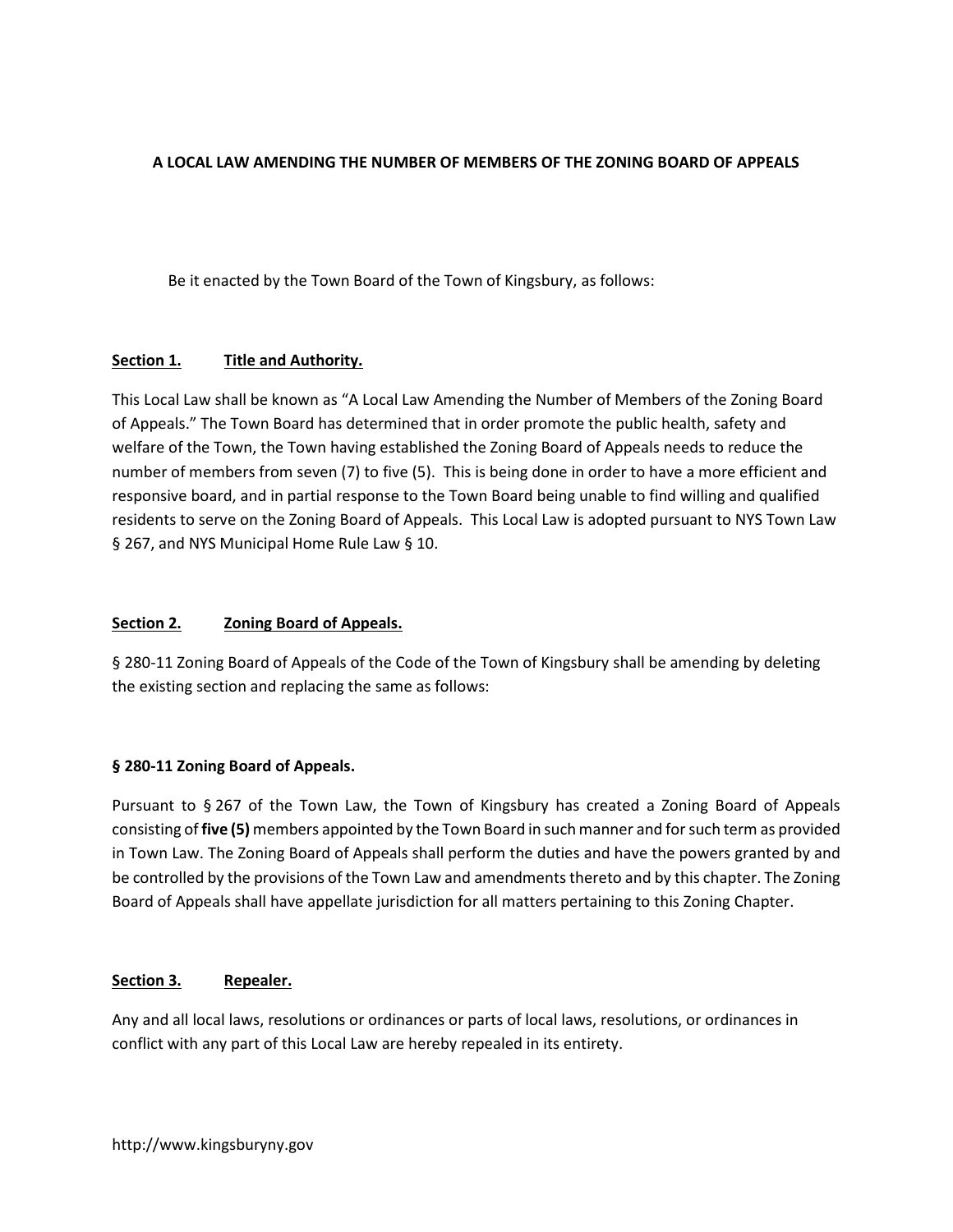### Section 4. Severability.

If any clause, sentence, paragraph, subdivision, section, or part of this Local Law or the application thereof to any person, individual, corporation, firm, partnership, entity, or circumstance shall be adjudged by any court of competent jurisdiction to be invalid or unconstitutional, such order or judgment shall not affect, impair or invalidate the remainder thereof, but shall be confined in its operation to the clause, sentence, paragraph, subdivision, section, or part of this Local Law, or in its application to the person, individual, corporation, firm, partnership, entity, or circumstance directly involved in the controversy in which such order or judgment shall be rendered.

### Section 5. Effective Date.

This Local Law shall take effect upon filing with the New York State Secretary of State.

Supervisor Hogan reported the Town had been notified they were in receipt of a grant for water extensions from Kingsbury Volunteer Hose to the NYS DOT on Burgoyne Avenue. The Town is eligible for funding under a NYS Program administered by the NYS DOT in the amount of \$250,000.00. Superintendent James Chase stated it could possibly go to Franklin Street if the money works out. Superintendent Chase said the engineering for the project was complete by Jarrett Engineering and approved in 2010 by the NYS Health Department. He called the Health Department and asked if anything had to be changed or needed to be redone. He was told he needed to place restraints near the manholes. All the archeological stuff is done and everything is legal. The extension will go above the NYS DOT driveway and then across the road; a fire hydrant will be placed in front of the firehouse and then the water line will hook into the Kingsbury Firehouse itself. On the scene inspection will be necessary and they will need help in administering the grant. The materials should be purchased by the Town ahead, because as you buy you are reimbursed by the grant and then bids would be accepted for the installation of the project. If installed by a good company it will be guaranteed for a year; it must pass pressure tests and chlorine tests.

Councilman Washburn asked if they were successful with getting someone to do a labor only project. Superintendent Chase responded yes; this is a simple process and there are a couple of outsourcing things.

Councilman Doyle asked if the water line would be coming from the shopping center. Superintendent Chase- responded yes; there is a 12- inch valve there, we must keep a 10- foot separation from the sewer lines, and restraints must be placed in case the water and sewer fail at the same time. Supervisor Hogan commented not only did Jim Thatcher make the previous project easy but Superintendent Chase also made it very easy for everyone. He would like to recognize Superintendent Chase for the work done on the previous project.

Superintendent Chase stated the new water line will be a very good thing for the Kingsbury Volunteer Hose Company. Supervisor Hogan notified Fire Chief Bryan King. Supervisor Hogan stated it was Senator Betty Little who helped the Town obtain the grant.

Superintendent Chase will work with Mike Fiorillo (Village Superintendent of Public Works) to create a notice to bidders for the installation, administration and inspection of the water line.

Councilman Doyle asked if the money for the project would be paid for through the water fund and not the general fund. Comptroller Rebecca Pomainville stated as part of the grant we must designate where we will pull the money from to pay for initially. The money is available in the General Fund – Whole Town and you can do an inter-fund loan that will go into the Capital Project Fund and she will be able to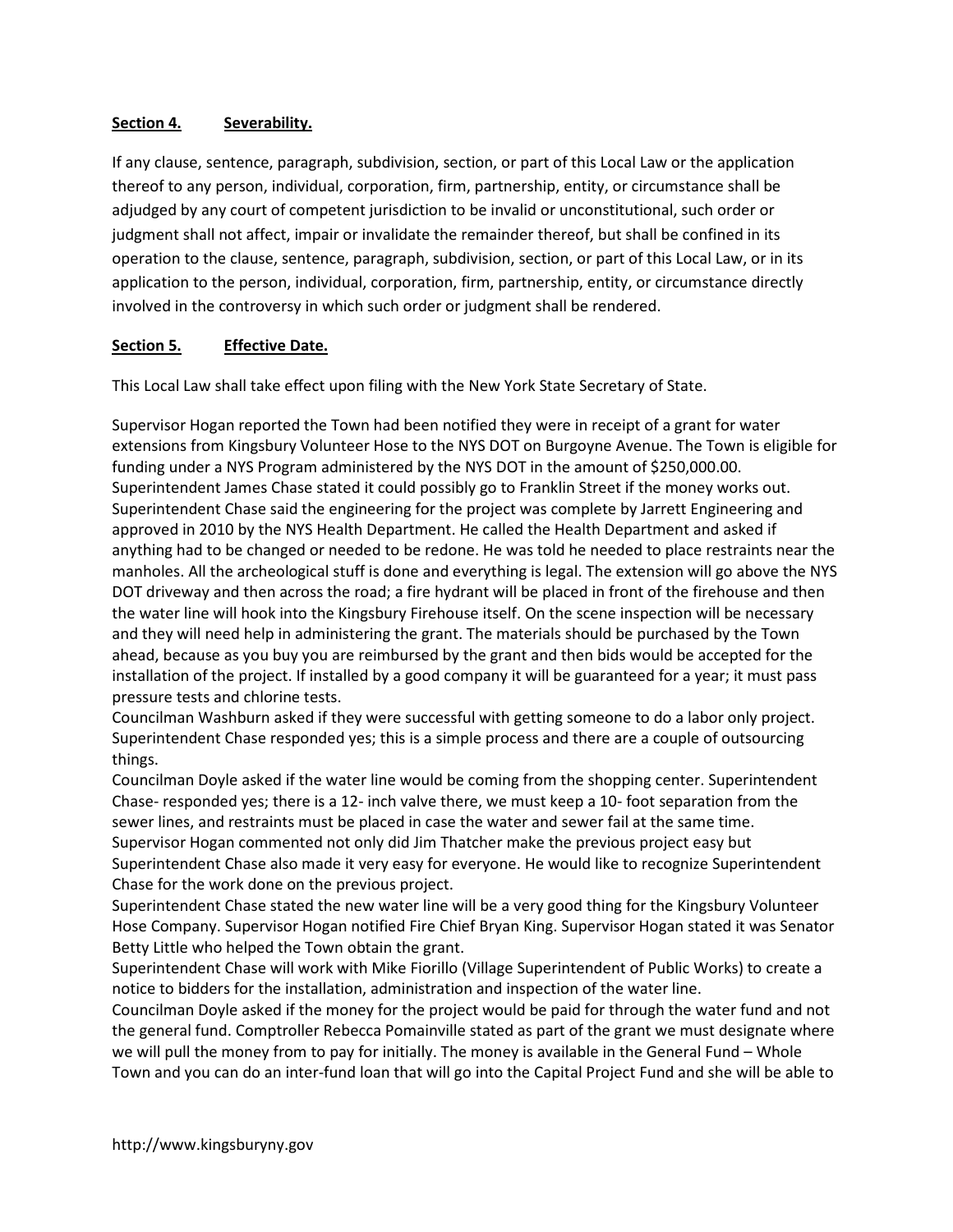track the spending in that Special Fund. When the reimbursement is received it will be journalized and returned to the General Fund – Whole Town. A discussion followed.

Water Superintendent James Chase stated there is a problem with the Dean Road pumping station which is owned by the Town of Kingsbury. The Town of Kingsbury makes no revenue from any of the sewer, all the money collected from sewer fees paid by residents goes to Washington County Sewer Agency. Washington County will assist with physical things but they will not help the Town with any monetary expenses. A problem was encountered with the pumps kicking off at the pumping station indicating there was an overdraw, overpower. The drives are burning up; they are 10 years old and are too small for the pumps. The draw on them during the hot weather is creating the problem. Tim Tesiero checked the motors and the motors are fine. He provided a quote in the amount of \$5,220.15 to replace two drives with an 18-month guarantee. A discussion followed.

At this time there is \$15,000.00 in the sewer fund; money that was received when Mary Ordway was the Town Comptroller. A motion by Councilman Washburn seconded by Councilman Doyle and carried by a vote of 5 ayes to approve an emergency repair at the Dean Road pump station in the amount of \$5,220.15. Councilman Washburn suggested the Town bill the residents in that district for this repair. Water Superintendent Chase if you attempt to put more of a bill on those residents they will be up in arms, they are already are paying so much for sewer now. One resident used 100,000 gallons of water to water his yard and did not have a sewer deduct meter. The resident paid \$300.00 to \$400.00 for the water and approximately \$1,000.00 for water he put on his lawn.

Supervisor Hogan asked how does the Town pay for the sewer district when they are not receiving revenue.

Attorney Meyer stated the only people that use sewers are charged for sewers. As it relates to Dean Road there is a properly formed district. Reviewing the documents on record that he has obtained and speaking to the attorney for Washington County District # 2, the way things are set up despite people's best intentions and what was supposed to happen at the time; Washington County does not bill for operation and management costs in the Town of Kingsbury. So, to the extent that Kingsbury resident sewer district members the operation & management costs starts at the Washington County Sewer District. The way to fix it is for the Town to start billing and maintain the records of the individual sewer districts or for an Inter-Municipal Agreement to be prepared to agree with Washington County Sewer District #2 so they will start collecting. The most opportune time to do anything is when there is no debt on the district and the Town of Kingsbury is in that position with all of their districts.

Councilman Washburn stated that is why it is very important to do everything we can to get the Washington County Sewer to extend the sewer district and tie everybody in. At that point it would become one and potentially lower their fees.

Supervisor Hogan stated in 2016 it was necessary to do a map plan review to start the process of extending the sewer district. Councilman Washburn stated the map plan was done and includes a lot of Kingsbury. Supervisor Hogan has asked Joe Brilling of the Washington County Sewer District what the holdup is. Mr. Brilling does not see this being taken care of in the near future. The County does have the systems in place to do the billing right now. There will probably be a charge to the residents if an IMA is agreed upon, it will not be a free service. A discussion followed.

Councilwoman Havens suggested we submit the invoice for the drives for the Dean Road pump station to the Washington County Sewer Agency for an under-engineered project. If they come back and say no, we could request they possibly split the cost.

Supervisor Hogan requested clarification on the engineering of the Dean Road pump station project. Superintendent Chase stated it was approved by Fischebeck. This was an area to be developed, some townhouses were built and then houses were being built. There were 3 or 4 services for the townhouses which had to be taken out and replaced with one service for the houses and one sewer tab. Everything was approved and tested, everything is tight in there. The developer has to pay Washington County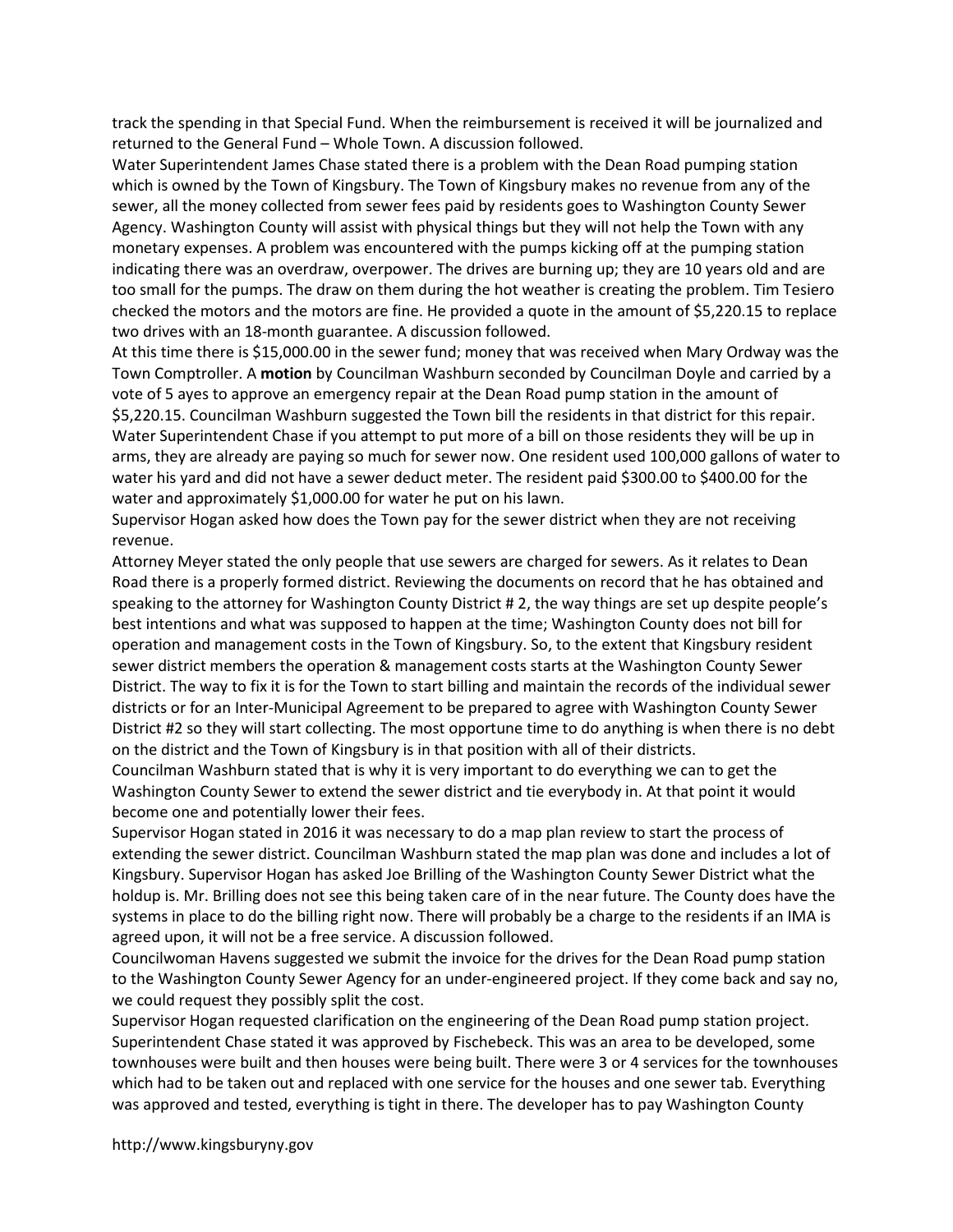Sewer \$2,500.00 to hook up to the sewer system for each home built, the money does not go to the Town but to the Washington County Sewer Agency. A discussion followed.

Councilman Doyle would like to open up discussion with the Washington County Sewer Agency for an IMA for the operation and maintenance of the Kingsbury Sewer Districts. A discussion followed. Councilman Washburn stated Joe Brilling, Executive Director of the Washington County Sewer Agency, would like an IMA with the Town of Kingsbury. Supervisor Hogan stated we need to start moving before something happens and the Town is responsible for possible costly repairs. Councilman Washburn and Supervisor Hogan will start to consider terms for an IMA agreement and hopefully have something for the next meeting.

#### LEGAL UPDATE:

 Attorney Meyer received the marked-up comments from Spectrum which have been forwarded to Councilman Haessly. Attorney Meyer is trying to schedule a meeting with Spectrum.

Supervisor Hogan asked if we sent the 60-day notification letter of the PILOT to Kingsbury Solar. Attorney Meyer responded we never got the notice they are coming in. The Planning Board did not get a plan until the night of the meeting.

#### TOWN CLERK REPORT:

DECALS is still not up and running, documents have been mailed to the Albany office for registration purposes.

The Recreation page on the Town website still contains events not occurring at this time. The Town Clerk will contact Tom Darfler to update the website with a link to the Hudson Falls Central School website for information on events and contact information for the Athletic Director, Kathy Dudley.

#### ENFORCEMENT REPORT:

Todd Humiston sent information to the Board in regard to transitional zoning and cell and wind towers. A business in town contacted Humiston about hosting some food trucks. Information was sent to the Board for codes for food trucks in Saratoga and Glens Falls. Humiston's only concern with the food trucks is parking on the side of the road. Supervisor Hogan's concern is food trucks parking near or in front of a restaurant. Attorney Meyer stated you could place limitations. A discussion followed. Humiston will review the code for the Village of Hudson Falls and if the Board has any thoughts they would like to share on food trucks, the discussion will continue at the next Board Meeting.

#### DOG CONTROL OFFICER:

The County has resumed rabies clinics and they are by appointment only.

#### COMPTROLLER:

Rebecca Pomainville asked if she should start charging late fees on water bills; the Board had opted to waive the late fees during the early phases of the pandemic. A **motion** by Councilman Washburn seconded by Councilwoman Havens and carried by a vote of 5 ayes to charge the late fees to water bills. An employee is considering a vacation in Florida and questioned if they would be entitled to sick time upon return during their quarantine time due to COVID-19. After discussion it was determined it would be unpaid time off with the option to use vacation time; the use of sick time would not be an option. Attorney Meyer will research this topic.

#### COUNCILMAN REPORT:

 Councilman Haessly stated a long time ago there was a resolution for the prohibition of a firearm on any Town property. A **motion** by Councilman Haessly to rescind the local law prohibiting the possession of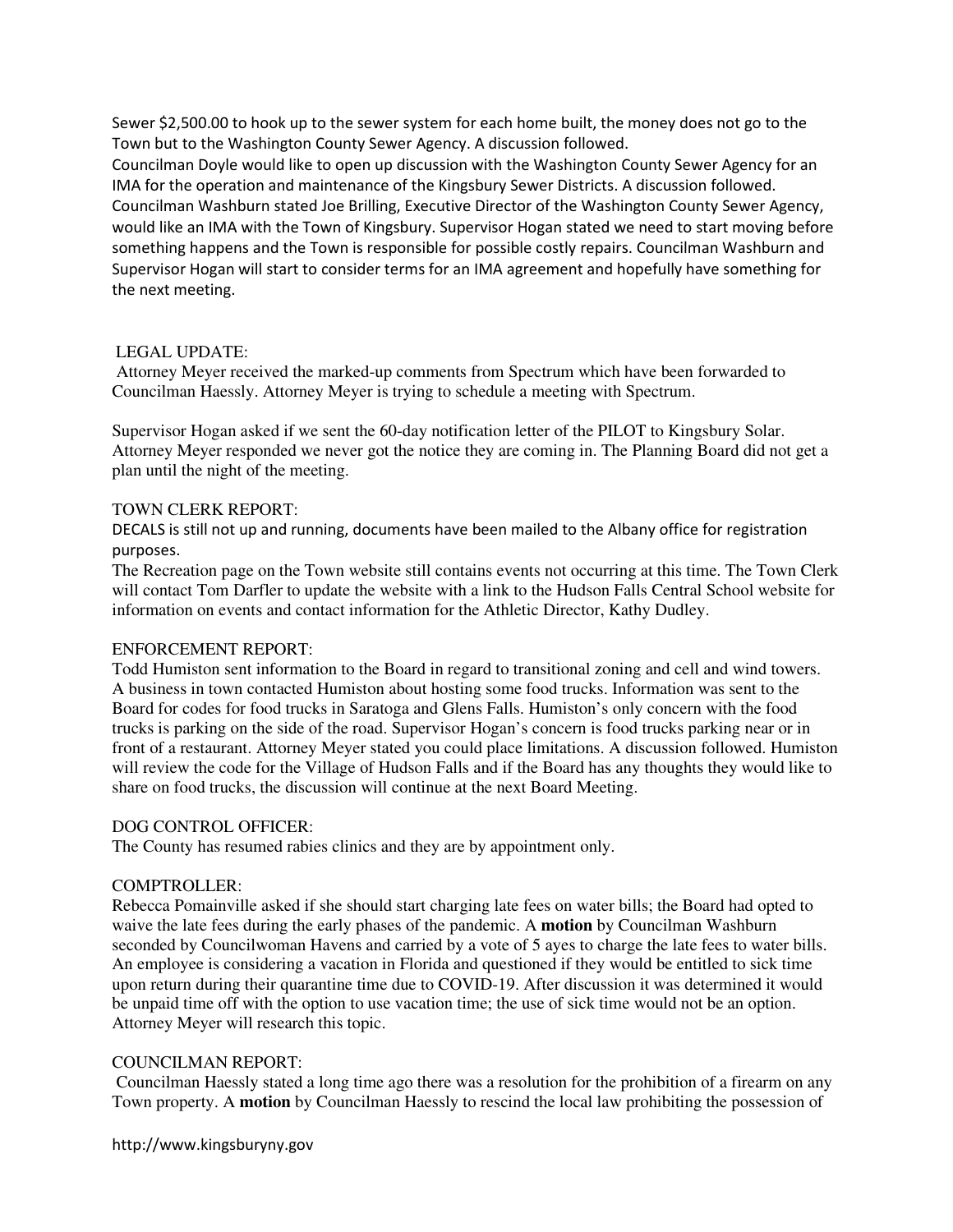firearms on Town property. A second to the **motion** by Councilwoman Havens to open a discussion and suggested allowing only Town officials to carry. Councilwoman Havens asked what the original document was before the local law prohibiting the possession of firearms on Town property was adopted. Attorney Meyer stated it is in Chapter 136 of the Code of the Town of Kingsbury. Enforcement Officer Humiston stated he inquired when first hired and was told the Town does not carry insurance for employees to carry a firearm. Councilwoman Havens would like to continue the conversation in an executive session pertaining to a prior employee. Councilma Haessly withdrew his motion so the Town Attorney and the Town Clerk could research the circumstances that led to Local Law to ban firearms. Councilman Washburn stated the Board could modify the current Local Law to allow said employees who are trained for the capability of carrying and protecting themselves to be able to deal with a situation. Attorney Meyer stated there is an exception in the Local Law stating: A Town official or Town employee specifically authorized by the Town Board to possess a firearm on Town property, according to any and all restrictions or limitations which the Town Board may place upon such authorization. Councilwoman Havens would like to know the quote on the cost to insure Town employees for carrying firearms and would forgo her pay for Councilwoman to pay part of it, if it is necessary. Supervisor Hogan stated we have not had an issue, anytime we have had a security concern Sheriff Murphy has provided us with someone to be here if we need them and he would like to know if the cost of the insurance is one of the reasons for the local law prohibiting firearms on Town property. Attorney Meyer read from the Local Law as follows: HISTORY: Adopted by the Town Board of the Town of Kingsbury 6-20-2005 by L.L. No. 2-2005 (Ch. 46A of the 1983 Code).

After discussion an amendment to Councilman Haessly's **motion** to further investigate the feasibility of exempting Town employees from Chapter 136. Firearms. Councilwoman Havens was in agreement.

Councilman Doyle thanked Enforcement Officer Humiston for sending the Board some Local Laws from other towns on buffer zones. Councilman Doyle stated it appears most Towns have a narrower buffer but requiring fencing or vegetation to be planted in the narrow buffer zone. It is something the Town may want to consider; at some point the Board should have a further discussion on what they want to do about transition zones; the buffer zone from commercial to residential.

#### SUPERVISOR REPORT:

Supervisor Hogan formally thanked Fire Chief Bryan King for allowing the use the Kingsbury Volunteer Hose Company for a recent Planning Board Meeting.

Supervisor Hogan received a letter from Deb Prehoda with the following legal notice:

# LEGAL NOTICE

PLEASE TAKE NOTICE, that Consolidated Agricultural District No. 6, consisting of 42,708.27 acres in the Towns of Kingsbury, Hartford, Fort Edward, Argyle, Greenwich, Hebron, County of Washington was first formed on April 16, 1981.

PLEASE TAKE FURTHER NOTICE that under Section 303(a) of the Agriculture and Markets Law, the County is required to review a district eight years after its creation and every eight years thereafter.

PLEASE TAKE FURTHER NOTICE, that a map of the district will be on file and open to public inspection in the office of the County Clerk and during this 30-day period, any municipality whose territory encompasses the above Agricultural District, any State Agency or any landowner within or adjacent to the District, may propose a modification of the district.